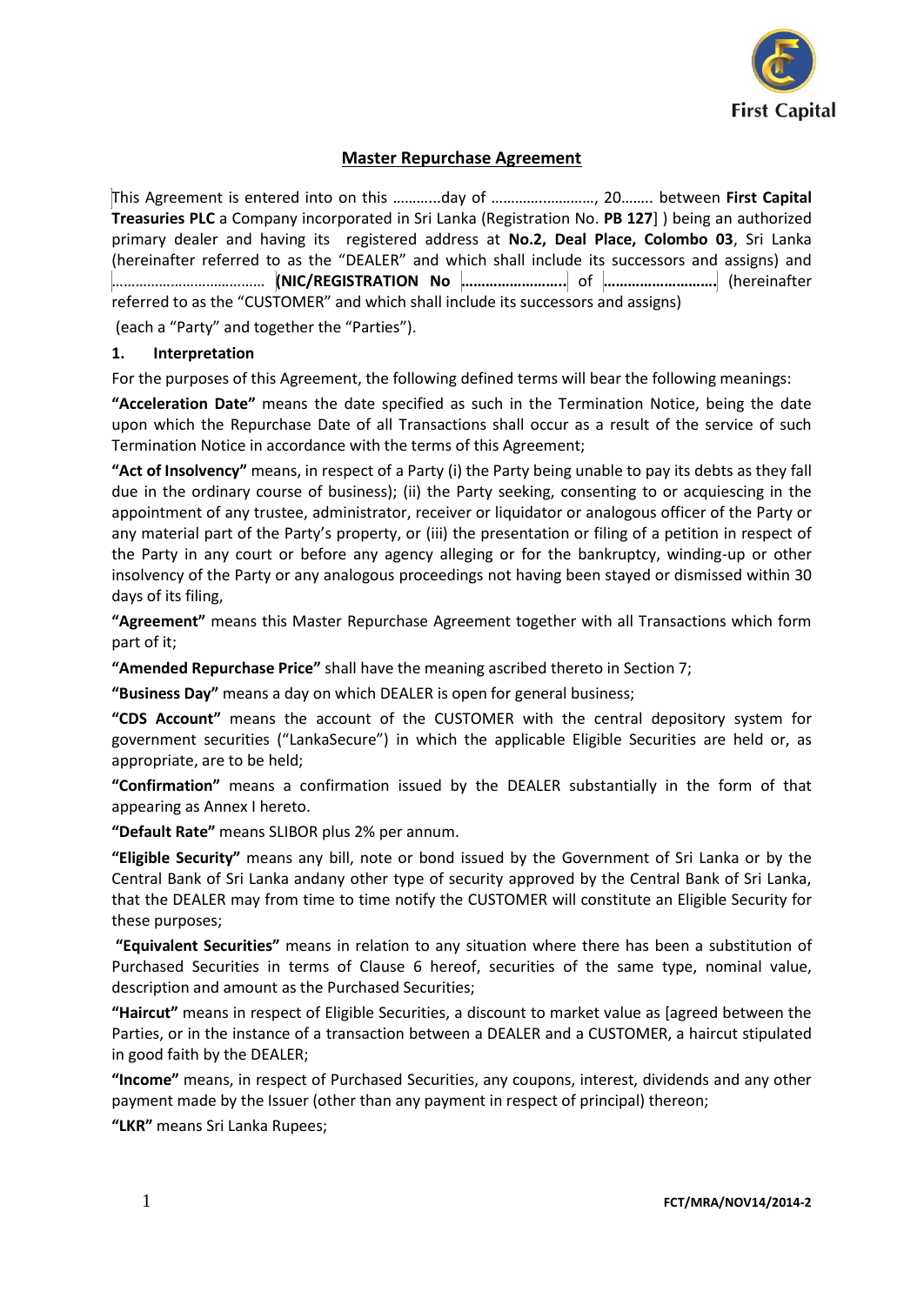

**"Market Value"** means, in respect of any Securities, the prevailing value of such Securities in the market or in the event of there being no such available value, as determined in accordance with such method as may be specified in the Confirmation ;

**"Notice of Default"** means a notice by the non-defaulting party to the defaulting party of the occurrence of an Event of Default, such notice also specifying the applicable Acceleration Date and Termination Payment Date;

**"Notice of Termination Event"** means a notice by the non-defaulting party to the other party of the occurrence of a Termination Event, such notice also specifying the applicable Acceleration Date and Termination Payment Date;

**"Purchase Date"** means the date specified as such in the relevant Confirmation**.**

**"Purchase Price"** means the price specified as such in the relevant Confirmation.

"**Purchased Securities**" means securities specified as such in the relevant Confirmation and shall be deemed to include any substituted Eligible Securities in terms of clause 6 hereof.

**"Repurchase Date"** means the date specified as such in the relevant Confirmation**.**

**"Repurchase Price"** means the price specified as such in the relevant Confirmation.

**"Repurchase Transaction"** means a transaction whereby DEALER agrees to sell Eligible Securities (the **"Purchased Securities"**) to the CUSTOMER at an agreed price (the **"Purchase Price"**) on an agreed date (the **"Purchase Date"**) and the CUSTOMER simultaneously agrees to sell the Purchased Securities to DEALER for an agreed price (the **"Repurchase Price"**) on an agreed date (the **"Repurchase Date"**), subject to the terms hereof, as set out in the applicable Confirmation;

**"Reverse Repurchase Transaction"** means a transaction whereby the CUSTOMER agrees to sell Purchased Securities to DEALER at the applicable Purchase Price on the applicable Purchase Date and DEALER simultaneously agrees to sell to the CUSTOMER the Purchased Securities for the applicable Repurchase Price on the applicable Repurchase Date, subject to the terms hereof, as set out in the applicable Confirmation.

**"SLIBOR"** means the Sri Lankan Interbank Offered Rate, being the rate offered in the inter bank call money market for a period of one month as appearing on Reuters screen "SLIBOR" page as of 11am on the applicable day;

**"Termination Notice"** means a Notice issued pursuant to Clause 7(iii) hereof;

**"Termination Payment Date"** means the date on which the applicable amount is payable under Section 7 hereof (subject to the terms hereof), as set out in the Termination Notice;

**"Transaction"** means a Repurchase Transaction or a Reverse Repurchase Transaction.

In addition, in this Agreement, unless the context otherwise requires:

- (a) Section headings are inserted for ease of reference only and shall not affect the construction of this Agreement;
- (b) references to Sections are to be construed as references to Sections of this Agreement;
- (c) words importing the singular shall include the plural and vice versa and words importing the masculine gender shall include the feminine and neuter genders and vice versa; and
- (d) Any reference to an legislation or subsidiary legislation shall be deemed to be a reference to that legislation or subsidiary legislation as from time to time amended, reenacted or substituted.

### **2. Repurchase Transactions**

(i) Where the Parties enter into a Transaction, the DEALER shall issue a Confirmation setting out the terms for each Transaction.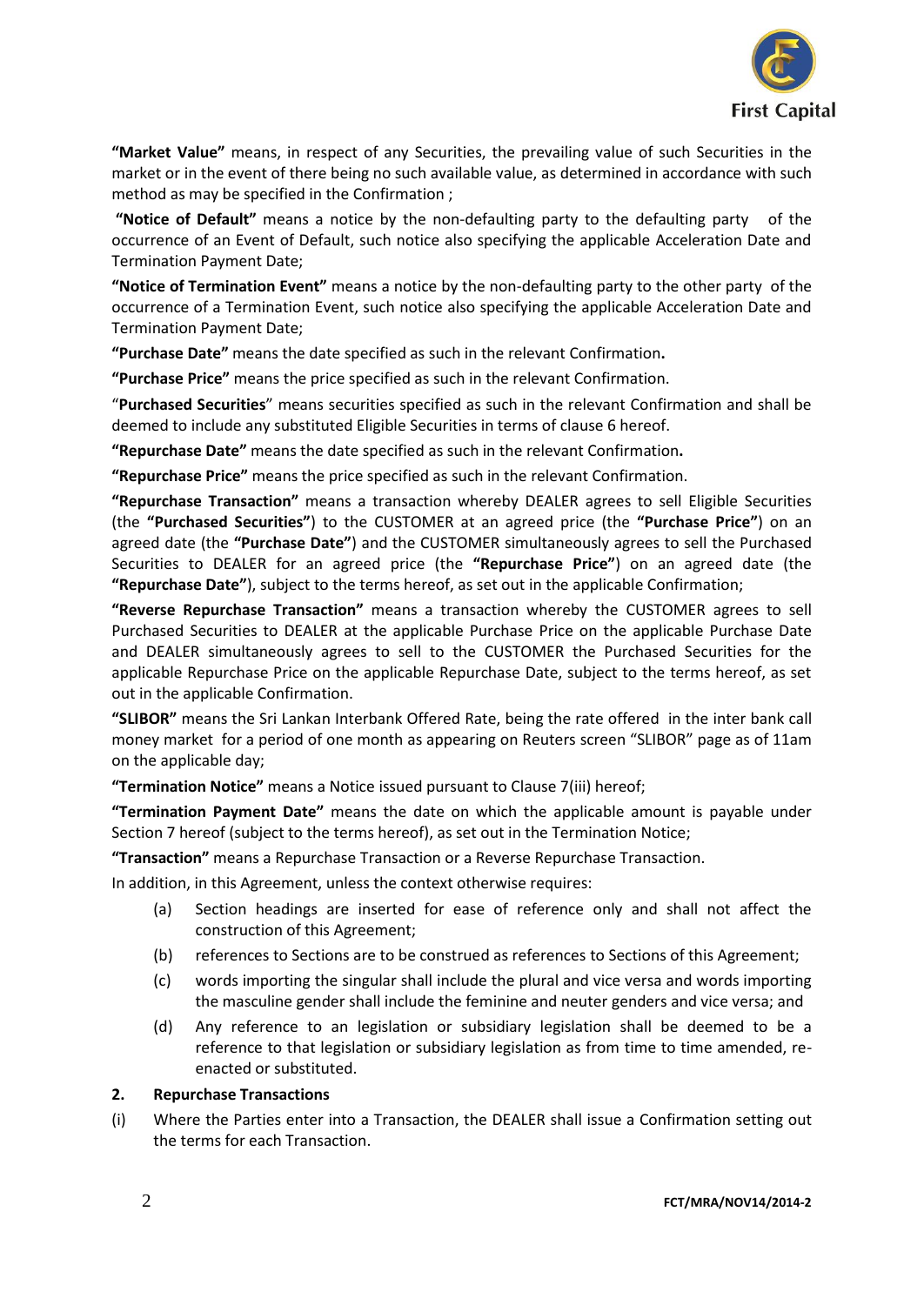

- (ii) Any Transactions which are entered into between the Parties shall (unless expressly agreed otherwise) be subject to, form part of, and be governed by, this Master Repurchase Agreement, so that all Confirmations for each such Transaction and this Master Repurchase Agreement shall together constitute one single agreement.
- (iii) Subject to Section 7:
	- (a) In respect of each Repurchase Transaction:
	- (A) On the Purchase Date, the DEALER shall, subject to the receipt of the Purchase Price (which the DEALER may in the case of a CUSTOMER having an account with the DEALER debit from the CUSTOMER's cash account with the DEALER), credit the CUSTOMER's CDS Account with the applicable Purchased Securities or transfer to the CUSTOMER's CDS account the applicable Purchased Securities.
	- (B) On the Repurchase Date, the DEALER shall debit the CUSTOMER's CDS Account with the applicable Purchased Securities or obtain a transfer from the CUSTOMER's CDS account of the applicable Purchased Securities and credit the Repurchase Price to the CUSTOMER's cash account with the DEALER or to such other account as specified by the CUSTOMER for these purposes or make payment in such other manner as may be agreed with the CUSTOMER.
	- (C) It is expressly agreed and acknowledged that each Repurchase Transaction involves the sale by DEALER to the CUSTOMER of the Purchased Securities on the Purchase Date for the Purchase Price and the purchase by DEALER from the CUSTOMER of the Purchased Securities on the Repurchase Date for the Repurchase Price, and (for the avoidance of doubt) the entire legal and beneficial interest in such Purchased Securities shall respectively vest in the CUSTOMER on the Purchase Date and in the DEALER on the Repurchase Date
	- (b) In respect of each Reverse Repurchase Transaction:
	- (A) On the Purchase Date, the DEALER shall debit the CUSTOMER's CDS Account with the applicable Purchased Securities or obtain a transfer from the CUSTOMER's CDS account of the applicable Purchased Securities, and credit the Purchase Price to the CUSTOMER's cash account with the DEALER or to such other account as specified by the CUSTOMER for these purposes or make payment in such other manner as may be agreed with the CUSTOMER.
	- (B) On the Repurchase Date, the DEALER shall, subject to receipt of the Repurchase Price from the CUSTOMER (which the DEALER may in the case of a CUSTOMER having an account with the DEALER debit from the CUSTOMER's cash account with the DEALER), credit the CUSTOMER's CDS Account with the applicable Purchased Securities or transfer to the CUSTOMER's CDS account the applicable Purchased Securities.
	- (C) It is expressly agreed and acknowledged that each Reverse Repurchase Transaction involves the sale by the CUSTOMER to DEALER of the Purchased Securities on the Purchase Date for the Purchase Price and the purchase by the CUSTOMER from DEALER of the Purchased Securities on the Repurchase Date for the Repurchase Price, and (for the avoidance of doubt) the entire legal and beneficial interest in such Purchased Securities shall respectively vest in the DEALER on the Purchase Date and in the CUSTOMER on the Repurchase Date
- (iv) Unless the Confirmation provides otherwise neither the CUSTOMER in a Repurchase Transaction nor the DEALER in a Reverse Repurchase Transaction shall be entitled to call for a replenishment or removal of the Purchase Securities from the Purchase Date to the repurchase Date.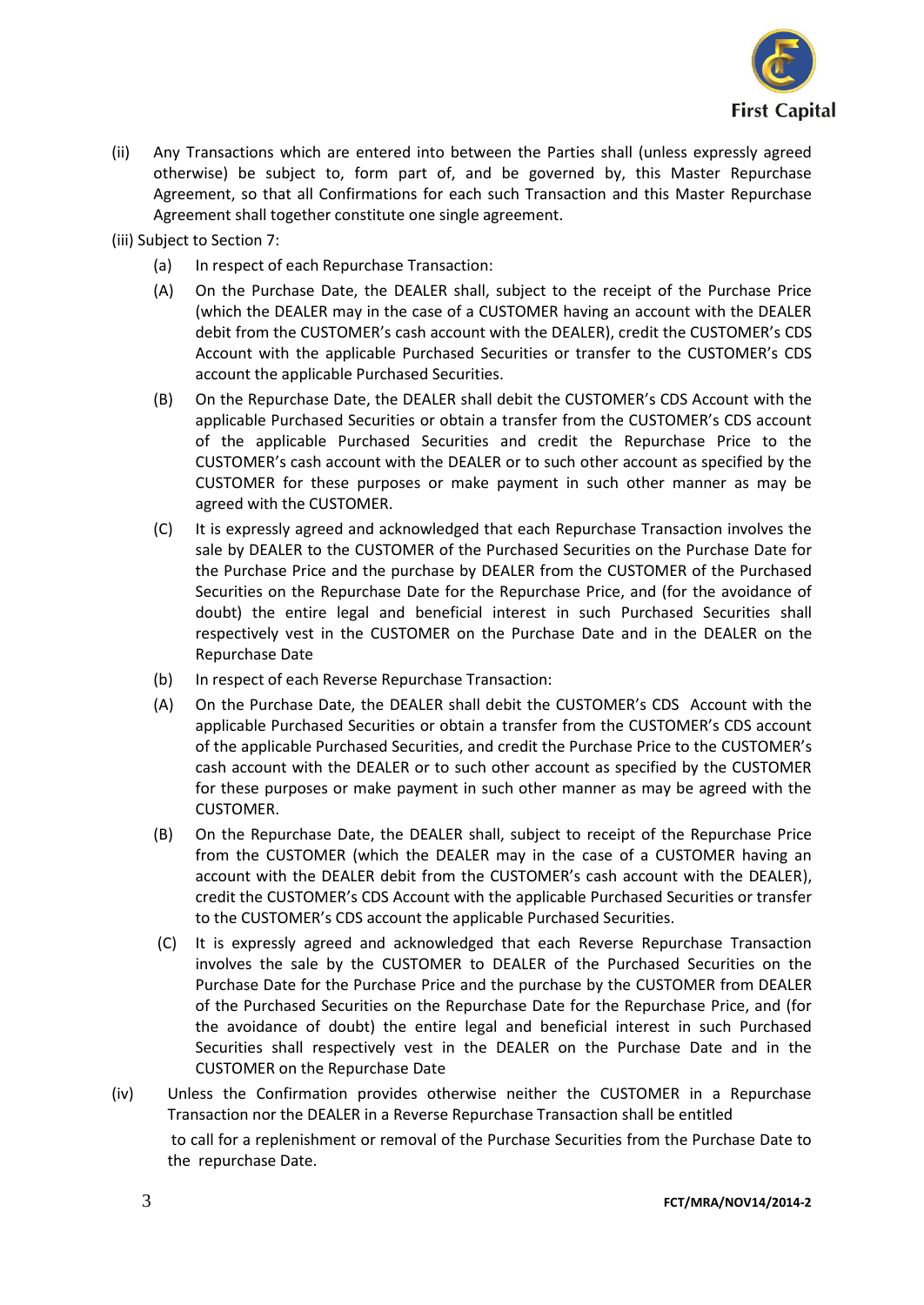

# **3. Income**

If any payment of Income (**"Income Payment")** is made by the Issuer in respect of the Purchased Securities:

- (i) which are the subject matter of a Repurchase Transaction, at any time after the Purchase Date and on or before the Repurchase Date, such amount shall accrue to the benefit of the DEALER which (for the avoidance of doubt) shall be absolutely entitled to such amount and if such Income Payment is paid to the CUSTOMER, the CUSTOMER shall pay an amount equal to the amount so received to DEALER on the same Business Day as receipt thereof; and
- (ii) under a Reverse Repurchase Transaction, at any time after the Purchase Date and on or before the Repurchase Date, such amount shall accrue to benefit of the CUSTOMER, and where such Income Payment is paid to DEALER, the DEALER shall pay an amount equal to the amount so received to the CUSTOMER on the same Business Day as receipt thereof.

#### **4. Representations**

(1) The CUSTOMER represents to the DEALER as follows (which representations shall be deemed to be repeated by the CUSTOMER on each day on which the CUSTOMER enters into a Transaction):

- (i) the CUSTOMER has full power capacity and authority and has obtained any and all necessary authorisations and consents to enter into and perform its obligations under the Agreement and the Transactions hereunder on the terms set out in this Agreement and the applicable Confirmation;
- (ii) The CUSTOMER is entering into this Agreement and such Transaction hereunder as principal;
- (iii) the CUSTOMER is the sole beneficial owner of all sums paid by the CUSTOMER under any Transactions under this Agreement;
- (iv) the CUSTOMER is fully informed of, and has sufficient knowledge and experience (based on the CUSTOMER's own judgment and evaluation or upon such professional advice as the CUSTOMER has deemed necessary to obtain, independently of the DEALER) to be able to evaluate, the tax and accounting implications, and potential financial benefits and risks and the appropriateness in light of the CUSTOMER's financial circumstances, of entering into Transactions;
- (v) the CUSTOMER is not relying upon the view or advice of the DEALER in respect of the Transactions and this Agreement and based on the CUSTOMER's own evaluation (including taking such advice from the CUSTOMER's professional advisers as the CUSTOMER has deemed necessary) the CUSTOMER has decided to enter into each Transaction; and
- (vi) the CUSTOMER has satisfied itself, and will continue to be responsible for assessing, the tax implications of becoming a party to any Transaction hereunder.

(2) The DEALER represents to the CUSTOMER as follows (which representations shall be deemed to be repeated by the DEALER on each day on which the DEALER enters into a Transaction):

- (i) the DEALER has full power capacity and authority and has obtained any and all necessary authorisations and consents to enter into and perform its obligations under the Agreement and the Transactions hereunder on the terms set out in this Agreement and the applicable Confirmation;
- (ii) the Transactions entered into by the DEALER do not violate any prudential norms or regulations in force relating Transactions by the DEALER.

#### **5. Taxes**

Unless otherwise agreed, all payments in respect of any Transaction hereunder shall be paid free and clear of, and without withholding or deduction for, any taxes or duties of whatever nature imposed, levied, collected, withheld or assessed by any authority having power to tax, unless the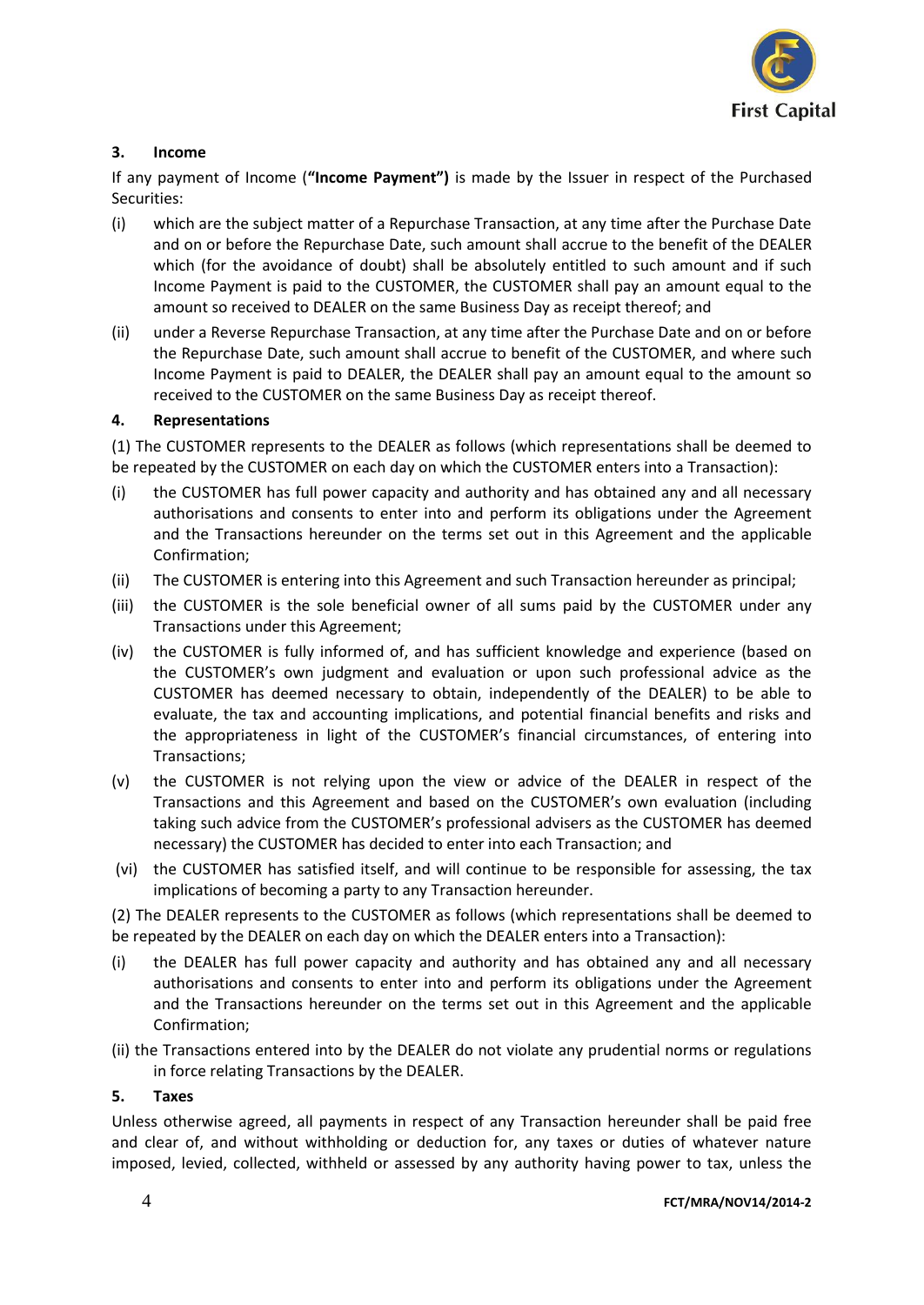

withholding or deduction of taxes is required by law or practice of any taxing authority. In such circumstances, the paying party shall not be obliged to gross up any such payment and the net amount after such withholding or deduction will be payable to the receiving party.

## **6. Substitution**

- (i) In relation to any Repurchase Transaction at any time between the Purchase Date and the Repurchase Date the DEALER may, in accordance with any relevant confirmation, substitute other Eligible Securities, for any Purchased Securities, provided, however, that such substitute Eligible Securities shall have a Market Value at least equal to the Market Value of the Purchased Securities for which they are initially substituted as at the date of substitution. Such substitution shall be made by transfer to the CUSTOMER of such other Eligible Securities and simultaneous transfer to DEALER of the relevant amount of Equivalent Securities in respect of the Purchased Securities being substituted. After substitution, the substituted Securities shall be deemed to be Purchased Securities and the original Purchased Securities so substituted shall cease to be the Purchased Securities. The DEALER shall be entitled to debit and credit the CUSTOMER's CDS Account accordingly or obtain a transfer from or make a transfer to the CUSTOMER's CDS account accordingly.
- (ii) In relation to a Reverse Repurchase Transaction, the substitution provisions in (i) above shall apply only if the relevant Confirmation provides for such substitution.

### **7. Event of Default/Termination Event**

(i) The following shall constitute Events of Default under this Agreement

- (a) any of the Parties fails to perform any payment or delivery obligation hereunder;
- (b) any of the representations made by a party hereunder is false or misleading in any material respect;
- (c) an Act of Insolvency in respect of a Party

(d) if the CUSTOMER, being an individual, dies or becomes of unsound mind or otherwise incapacitated, and, in the case of death, the outstanding monetary obligations of the CUSTOMER to the DEALER are not satisfied within 30 days of the date of death.

- (ii) the Defaulting Party shall be obliged to notify the Non Defaulting Party of the occurrence of any Event of Default in respect of the Defaulting Party, of which the Defaulting Party shall have become aware;
- (iii) if any Event of Default occurs the Non Defaulting Party may serve a Termination Notice upon the Defaulting Party by giving not less than three (03) days' notice.
- (iv) where the Non Defaulting Party serves a Termination Notice, the Repurchase Date in respect of each Transaction hereunder shall be accelerated to the Acceleration Date (which shall not be a date earlier than the date on which the Termination Notice is deemed to be received in accordance with the terms hereof). The Repurchase Price in respect of each Transaction shall be amended accordingly to an amount determined in good faith by the DEALER to take into account the acceleration of the relevant Repurchase Date in respect of each Transaction (such amended Repurchase Price, the "Amended Repurchase Price");
- (v) where an Acceleration Date so occurs, (A) the DEALER shall determine (a) the Market Value of each of the Purchased Securities hereunder and (b) the Amended Repurchase Prices hereunder , and (B) the obligation of the parties under the Transactions shall automatically be replaced
	- (1) where the sum of (a) the aggregate of the Market Values under all Repurchase Transactions and (b) the aggregate of the Amended Repurchase Prices under all Reverse Repurchase Transactions (such sum, the "DEALER Amounts") exceeds the sum of (c) the aggregate of the Market Values under all Reverse Repurchase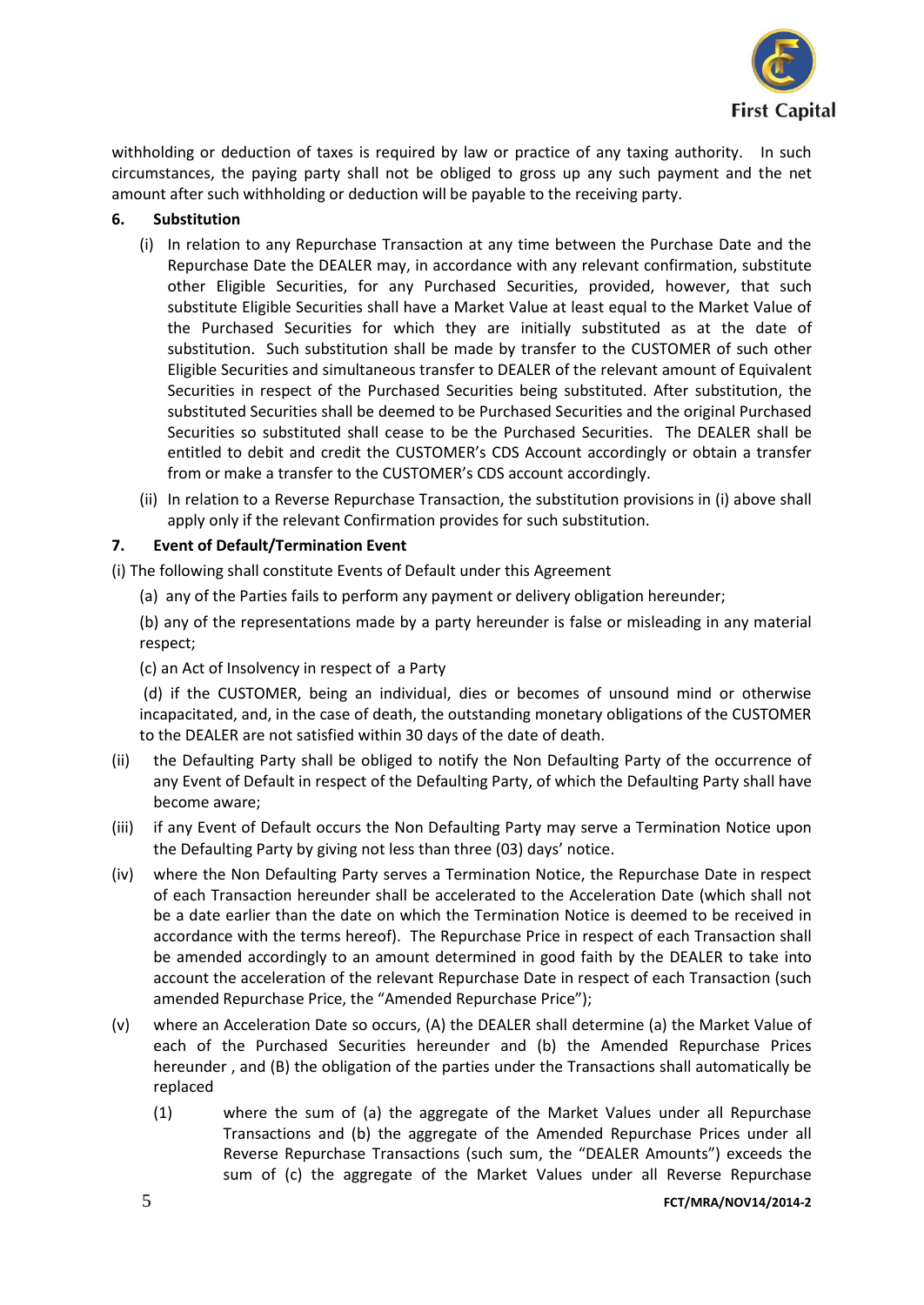

Transactions and (d) the aggregate of the Amended Repurchase Prices under any Repurchase Transactions (such sum, the "CUSTOMER Amounts"), by an obligation on the part of the CUSTOMER (subject to Section 7(vi) hereof) to pay an amount equal to such excess to DEALER on the Termination Payment Date, and

- (2) where the CUSTOMER Amounts (as defined in Section  $7(v)(B)(1)$  hereof) exceed the DEALER Amounts (as defined in Section  $7(v)(B)(1)$  hereof), by an obligation on the part of DEALER (subject to Section 7(vi) hereof) to pay an amount equal to such excess to the CUSTOMER on the Termination Payment Date;
- (vi) without limiting any other rights of combination of accounts, netting or set-off available to the DEALER, the DEALER may set off any amount (a) payable to it under Section  $7(v)(B)(1)$  hereof against any other amounts payable by it to the CUSTOMER and (b) payable by it under Section  $7(v)(B)(2)$  against any other amounts payable to it by the CUSTOMER, in each case whether any such other amounts arise under this Agreement or otherwise.

### **8. Notices**

Notices will be given to the CUSTOMER at the address specified above, or such other address as the CUSTOMER may have notified to DEALER in writing, and will be deemed to have been received by the CUSTOMER (i) where delivered personally during business hours of DEALER ("Business Hours") on a Business Day, on that Business Day (or if the date of delivery is not a Business Day, or the time of delivery is outside Business Hours, at the commencement of Business Hours on the next following Business Day), (ii) where delivered by fax, on a Business Day on receipt of the applicable acknowledgment of sending, (or if delivered by fax on a date which is not a Business Day, or the time of delivery is outside Business Hours, at the commencement of Business Hours on the next following Business Day) and (iii) where delivered by post, two Business Days following the date of dispatch.

#### **9. Interest on late payments**

Where the Party fails to make any payment under any Transaction or under the Agreement, interest shall be payable by the Party at the Default Rate on the amount payable but unpaid for the period from and including the due date for such payment to but excluding the date on which the applicable payment is actually received by other Party. Such interest will be calculated on the basis of daily compounding and the actual number of days elapsed.

#### **10. Non-Transferability**

- (i) Neither of the Parties shall transfer or assign any of its rights and obligations under this Agreement, nor shall it seek to create any third party rights in respect thereof, without the prior written consent of the other Party.
- (ii) The Purchased Securities shall not be traded at any time between the Purchase Date and the Re-Purchase Date on a Repurchase Transaction, unless specified otherwise in the relevant Confirmation.

# **11. Obligations of DEALER/Force Majeure**

- (i) The obligations of the DEALER hereunder are performable only by DEALER and such performance is subject to all applicable laws and regulations in Sri Lanka.
- (ii) Where it becomes, by reason of force majeure or act of state, impossible or impracticable for DEALER to perform its obligations hereunder, such obligations shall be suspended until it is no longer impossible or impracticable for DEALER to perform such obligations, and no interest or other payment (except any interest or other payment that would have been payable in respect of such obligations had no such suspension occurred) shall be payable in respect of the suspended obligations during the period of suspension; provided that DEALER may declare that the relevant obligation is due for performance upon any event of default or termination